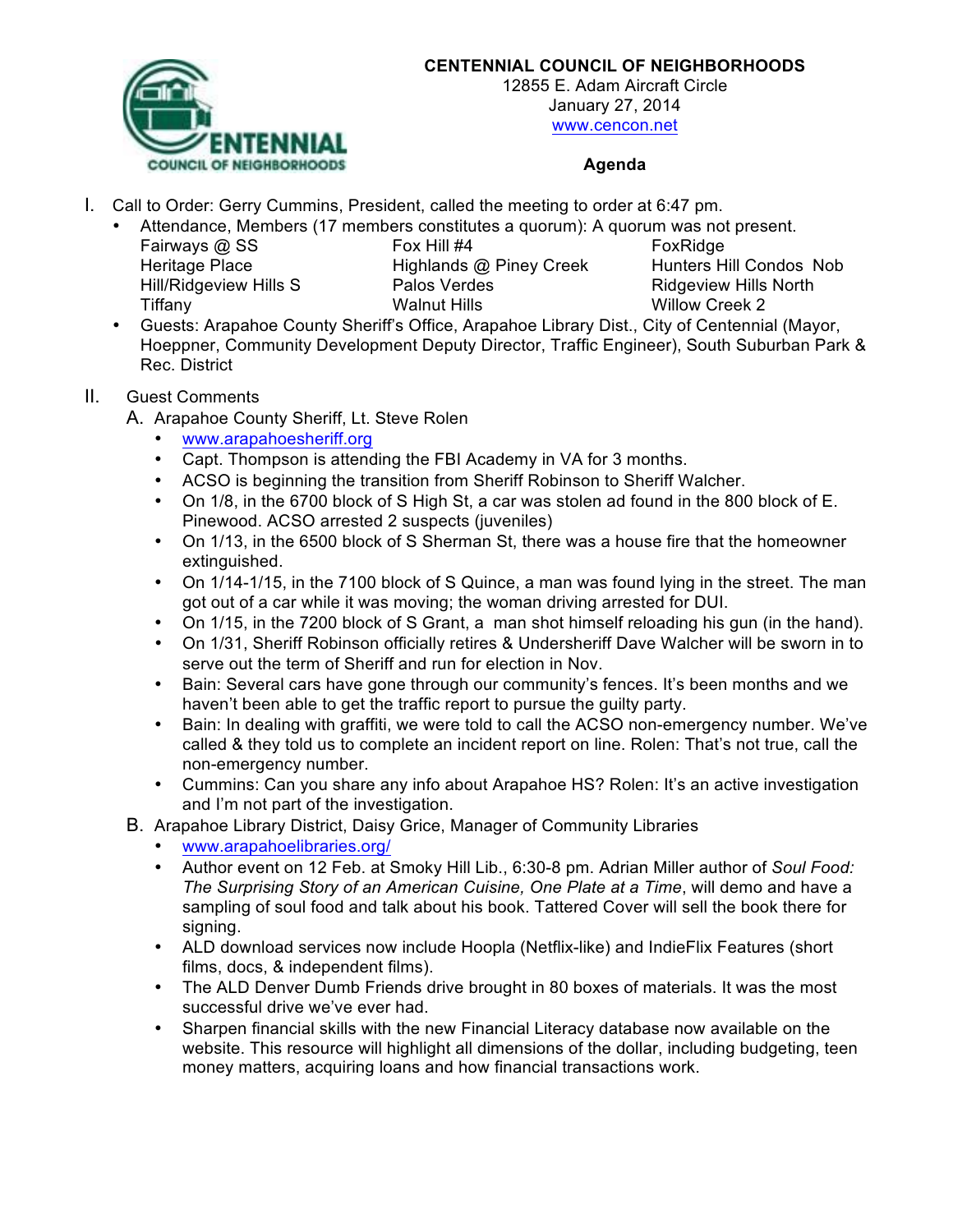- For the latest local financial and business news, check out the online edition of the *Denver Business Journal* (*DBJ),* which is now available for patrons at our library locations. Patrons will have access to the *DBJ*'s popular annual "Giving Guide" and "Book of Lists" publications
- ALD handouts included: The Program Guide and a bookmark listing all used book sales in the district.
- Suhaka: Is Hoopla a "check-out" service, when time expires it goes away? Bell: On the website it says you can download it for 72 hours.
- C. Arapahoe Park & Rec District, DeLos Searle, Asst. District Manager: absent
	- www.aprd.org
- D. Fire Districts: Littleton Fire Rescue: absent
	- www.cfpd.org, www.littletongov.org/fire, www.southmetro.org
- E. South Suburban Park & Rec District, Teresa Cope, Communications Director
	- www.SSPR.org
	- Here's a capital projects update:
		- o 2013: Cent Link Trail Phase 3, Georgetown Village; Willow Creek Trail & Playground; Highlands 460 Trail – these are all in design (\$1.6M) with Centennial partnership.  $\circ$  The 2014 projects that have been approved will be reported on next month.
	- The free Passport to Health program will be available through Feb. 28. One can earn points for wellness activities. 35 points will get you an SSPRD gift card. At signup you're registered for prizes: round of golf, night at Lone Tree hotel, etc.
	- Day Camps for school holidays, start at Goodson. There'll be one on 2/17. Licensed day care for children ages 5-10. Children will be picked up from Goodson and transported to Lone Tree for daily activities such as swimming, group activities, crafts, daily field trips and more generally between 7-8:30 am. Children will be transported back to Goodson generally between 5-6 pm. Register online at www.sspr.org. For more information, contact maryk@sspr.org or call 303-708-3518.
	- Lone Tree Hotel will host Tantalizing Tastes on 11 Feb., 6-8pm. It 'll feature 5 wines paired with 5 scrumptious food dishes prepared by Executive Chef Joseph Westley, CEC. Southern Wine and Spirits will supply the wines. Cost is \$30/per-son. Reservations are required for this limited seating event. Call 303-790-0202 for more information.
	- There are openings for the SSPRD Board, 3 Bd. positions. turn in paperwork by 2/28, election on 5/6. current board members are eligible
	- Matching gifts program, SSPRD will match your funds, 3/7. All info on website
- F. City of Centennial
	- www.centennialcolorado.com
	- Laura Hoeppner :
		- o Announced the Dist. 3 on Wed. at 7272 S. Eagle St.
		- $\circ$  Centennial will be putting a cover on amphitheater in Centennial Center Park to be ready by Memorial Day.
		- o The City has hired a new Communications Dir., Sheri Chadwick.
		- $\circ$  Cent. 101, starts this Thurs., had more than twice as many apps as space available
		- o The Liquor Licensing Authority is looking for applicants for the board.
		- o The City has a new City website; it's easier to use on mobile devices.
		- $\circ$  The ConnectCentennial website is an online town hall. Questions will be posted there for resident input. There is a link on the Centennial website, at the top is a symbol of light bulbs.
		- $\circ$  Arapahoe Rd., Waco-Himalaya, has a verbal agreement with regard to funding contributions. Community outreach will begin in the spring.
	- Allen: When did the snow plow routes change. Noon: They actually changed a year ago, but there wasn't much snow until this year.
	- Allen: The chemicals used for snow melting are flaking new cement driveways in my neighborhood. Have those materials changed? Bain/Noon: Only new driveways should be affected. Rinse it off quickly. The City is putting down more material and this could be a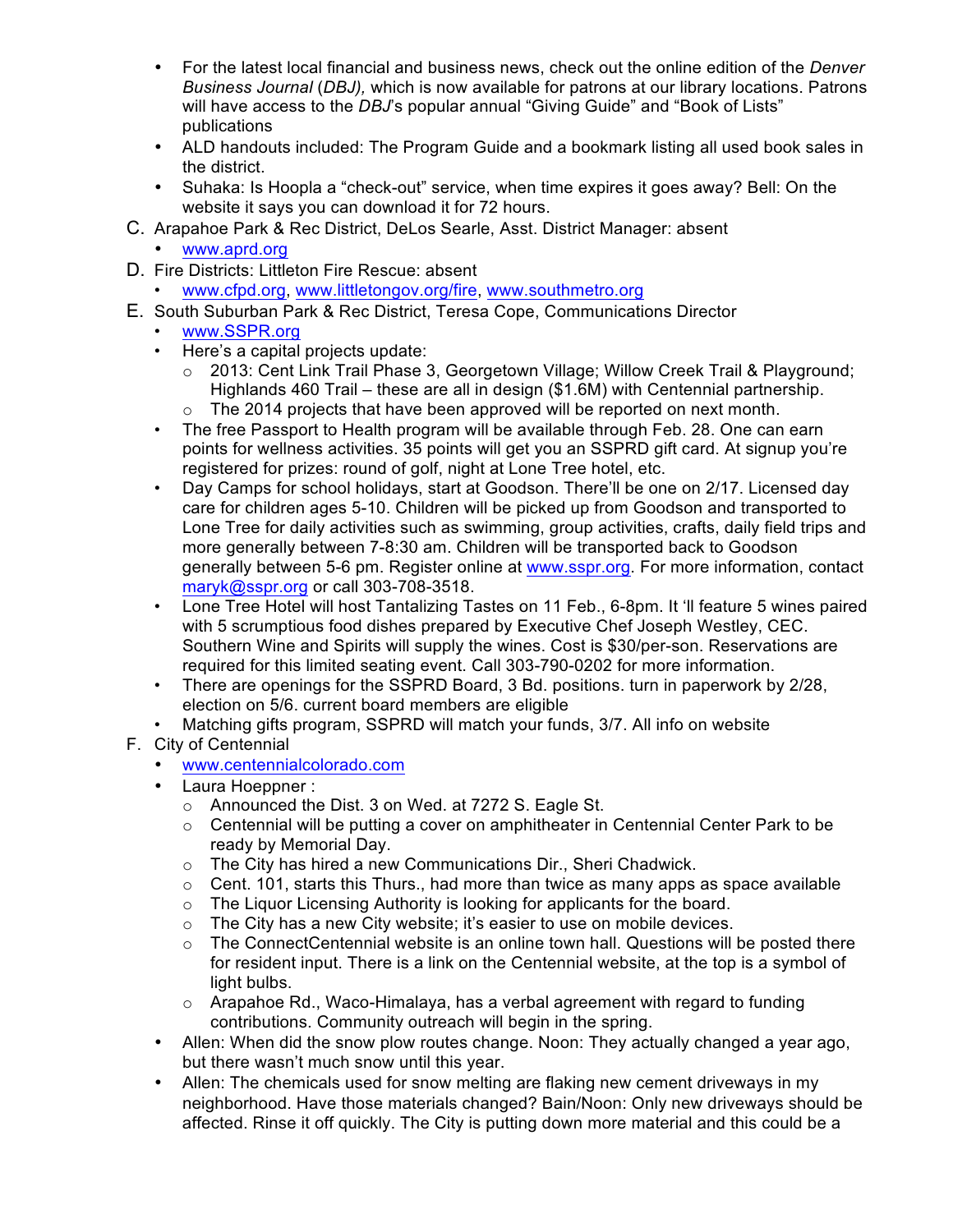factor, too. Noon: We'll look into that issue. We weren't doing as much plowing on residential streets before.

- Cummins: Is there a City project at Colorado & Dry Creek? Noon: Denver Water is putting pipes in Dry Creek Rd. They'll have one lane closed at a time, Colorado to University, Mon-Fri, 8:30 – 3:30 p, until June and then repaving will take place.
- Doerr: What about the Arapahoe Rd. interchange? Noon: The project got CDOT RAMP funding (transportation projects), awarded \$50M, with a local match of \$22M (Centennial, GWV, County, SPIMD are all part of the match.). The project must be completed by end of 2017.
- Noon: C470 also got RAMP funding. That project will be adding 1 managed toll lane in each direction, (existing lanes will remain free) to be done by the end of 2017.
- Suhaka: how much of Dry Creek will be repaved? Noon: At least Colorado to University; they'll be sure once the snow melts.
- Don't forget to sign up for email blast information from the City, on the website.
- Bain: Were the Open Space Board positions filled? Noon: Yes, they start tomorrow.
- Noon: Friday Focus is breakfast meetings for Council members with dept. personnel. The new Council members also got 2 nights of orientation.
- III. Traffic Assessments in Centennial: Andrew Firestine, Deputy Dir., Community Development Dept., Chris Sheffer, Centennial Traffic Engineer
	- These 2 spoke about what the requirements are for traffic studies in regard to land development cases.
	- Maurer: In looking at plans, I've always wondered how the City looked at plans, especially regarding traffic.
	- Firestine: The 2011 Land Development Code is very clear as to when traffic impact studies are required.
	- The City's Transportation Master Plan has a lot of information as to where the City wants to go in the future.

## IV. CenCON Business

- A. President's report, Gerry Cummins
	- SSPRD requested a letter of support for a grant application for the playground at Hunters Hill Park.
	- A letter in support of undergrounding power lines near residential neighborhoods was sent to the City Council. It's a matter of equality between residential and commercial areas.
- B. First Vice President/Membership & Secretary, Andrea Suhaka
	- There was not a quorum in November to approve the October minutes. That vote would now require half of a quorum, which we have tonight. A motion was made, seconded and passed unanimously to approve the Oct. minutes. (Groth/Doerr)
	- A motion was made to approve the Nov. minutes. (Doerr/Groth) Due to a lack of quorum tonight, we'll consider this motion in Feb.
	- CenCON has 2 potential new members: Bristol Cove Townhomes and the Centennial Residential Property Owners Assoc. (Village at Centennial)
- C. Treasurer's report, Henry Blum
	- The checking accounts have been moved to Wells Fargo on Smoky Hill Rd. Be-cause there has been such little interest, all money is now in 1 checking account.

|           | • First National Bank checking account                    | \$211.37      |
|-----------|-----------------------------------------------------------|---------------|
|           | First National Bank savings account                       | \$2420.00     |
|           | Total of accounts closed (12/9/13)                        | \$2631.37     |
| $\bullet$ | Checking account opened at Wells Fargo (12/10/13)         | \$2631.37     |
|           | Income: Dues, Dec. & Jan. (Willow Creek, Bristol Cove TA) | \$45.00       |
|           | Expenses: ConstantContact renewal (CenCON email)          | $-$ \$ 204.00 |
|           | Account balance (1/27/14)                                 | \$2472.37     |